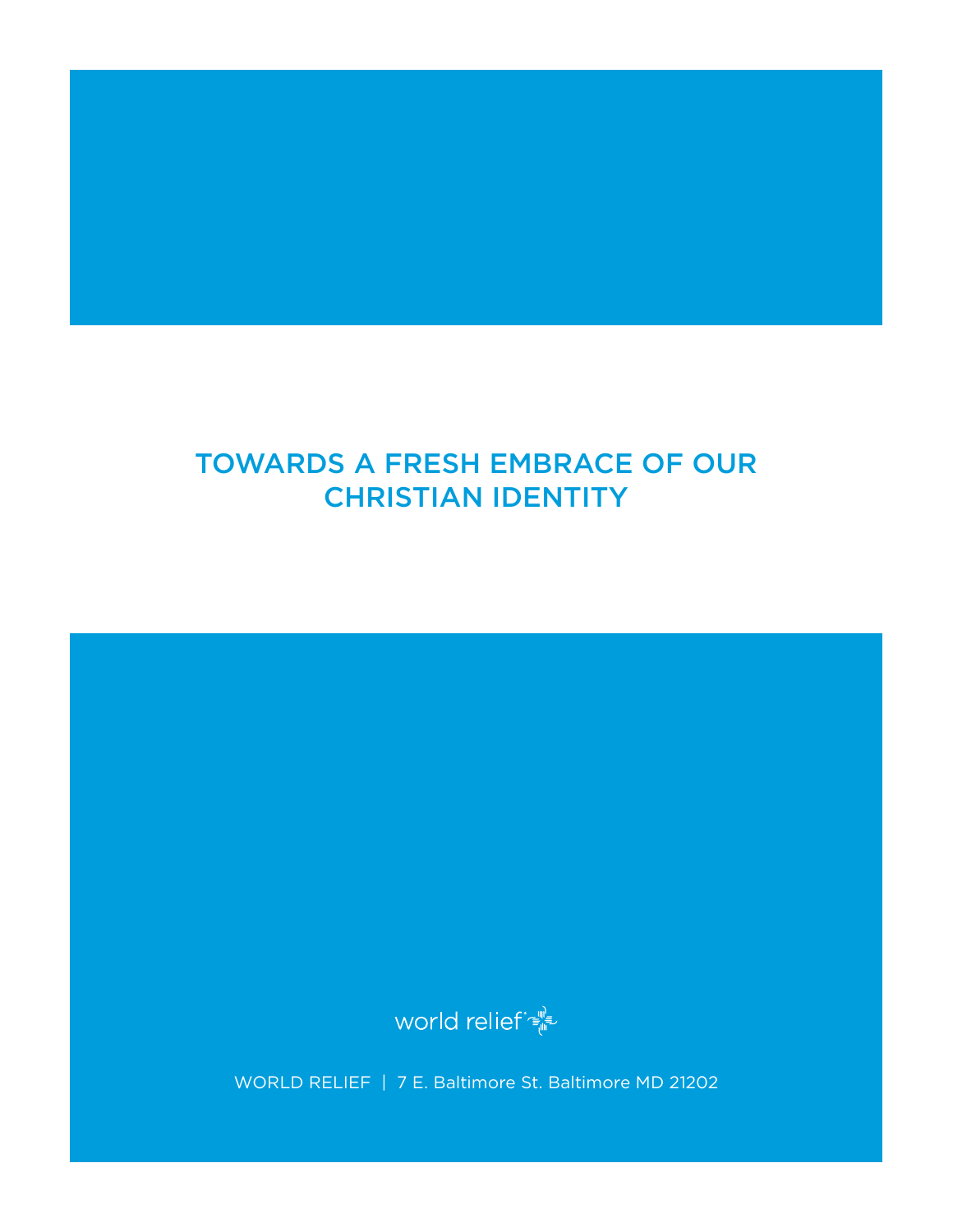## **Contents**

| $Introduction - April 2019. \dots 1$ |  |
|--------------------------------------|--|
|                                      |  |
|                                      |  |
|                                      |  |
|                                      |  |
|                                      |  |
|                                      |  |
|                                      |  |
|                                      |  |
|                                      |  |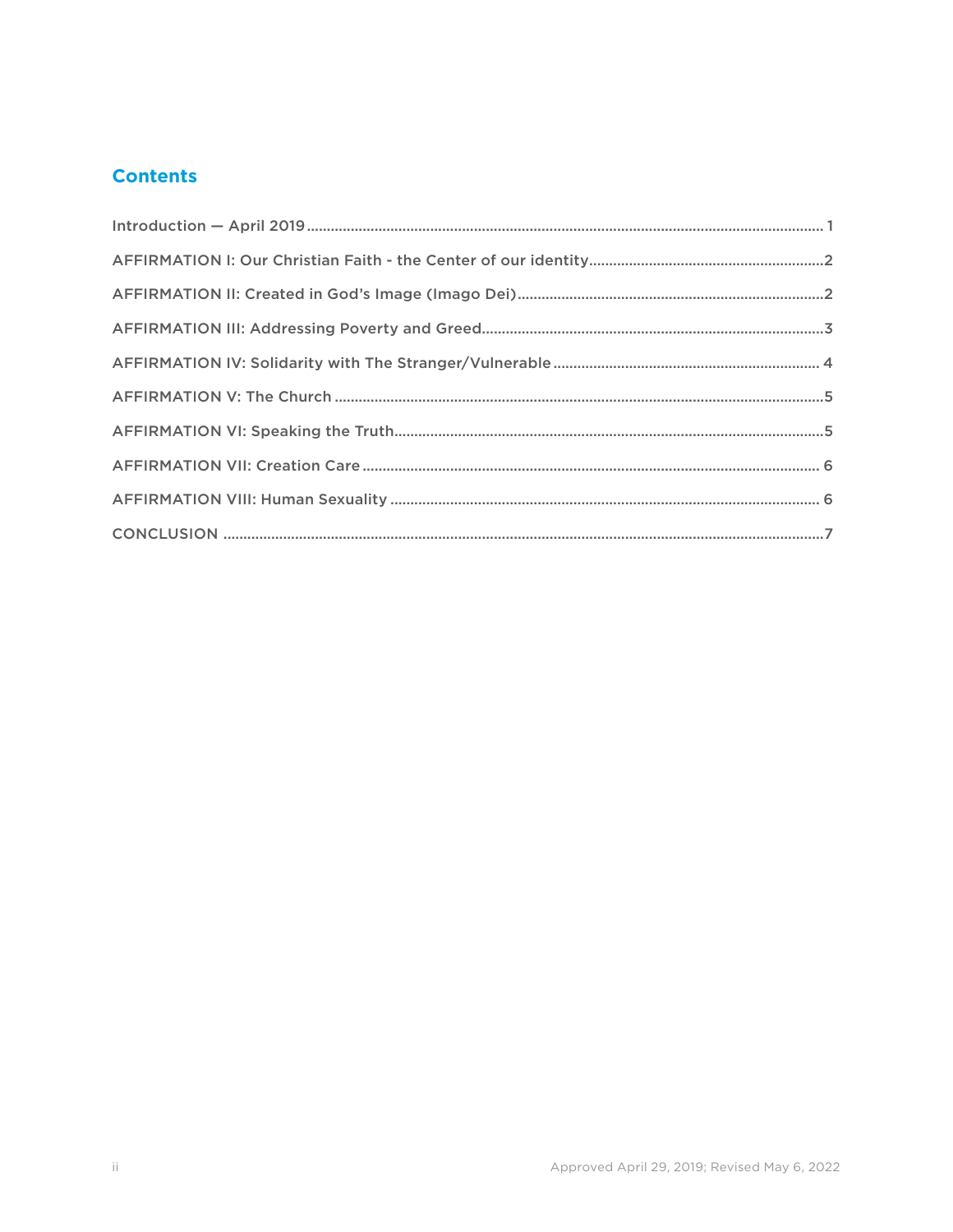

### <span id="page-2-0"></span>**Introduction — April 2019**

From time to time it is necessary to refresh and evaluate our commitment to the Scripturebased-values that guide World Relief's everyday activities, to sharpen the edges of Gospel truths that can become blunt and to remind ourselves why we are doing what we are doing. These *Affirmations* are not a departure from our past convictions nor are they exhaustive. Rather, they represent a fresh and contemporary articulation of our deeply held values that have been expressed through our US and international ministry. Building on our historic foundation they reflect our engagement with our contemporary environment and evidence our understanding of our journey that continues to unfold as the Holy Spirit leads us forward into a fuller embrace of our mission and vision.

We offer these affirmations recognizing that we are not living up to them but as broken, imperfect people part of an imperfect organization in a broken world, we aspire to see these affirmations become praxis for us individually and also for World Relief globally. We offer these affirmations also in recognition that we live in perilous and polarizing times globally connected in a world with different faith traditions and cultures and increasingly pluralistic characteristics and norms. Governments are in crisis around the world and leaders in many nations have lost credibility and moral authority due to corruption and the evident placing of self-interest over national interest. Sadly, the church is not immune to these kind of leadership failures that plague many institutions. We believe the souls of the nations and the integrity of our faith are increasingly at stake. We speak out now to remind ourselves of our responsibility as Christ-followers to be Salt and Light to a world prone to decay and darkness and embrace Integral Mission as foundational for our onward journey, a journey characterized by *ordinary people in community as the church seeing people as Jesus saw them, naturally doing and teaching the things Jesus did in the way Jesus did with the attitude Jesus had and with the objectives and outcomes Jesus had. In prayerful dependence on God we seek to live out this calling.*

We acknowledge that there is huge risk involved in proceeding on this path of obedience to God because speaking with a prophetic voice always has consequences. We also recognize the temptation to self-righteousness and we therefore accept the responsibility to speak the truth in love and to name and warn against temptations, racial and cultural captivities, false doctrines, and political idolatries—knowing our own complicity in them. We speak out because:

- Scripture demands that speaking with a prophetic voice is mandatory for anyone who wants to live a consistent Christian life, especially dedicated to serving the vulnerable;
- Unbiblical practices and beliefs undermine gospel integrity and render the very core of our ministry to the vulnerable ineffective.
- *We believe the gospel cannot be powerful through us unless it is first powerful in us.*

Therefore, to accomplish this and to call others to support this vision, we affirm the following, believing that it is imperative for the restoring of the souls of peoples and nations, the restoration of the public integrity of our faith and the flourishing of the vulnerable. *These affirmations are neither exhaustive nor final. This is a living expression of our calling as we understand it and will be further refined as God matures our understanding of his nature and call to us.*

Note on 2022 Addendum: The original document was approved in April 2019 with seven affirmations. The eighth affirmation was added in May 2022.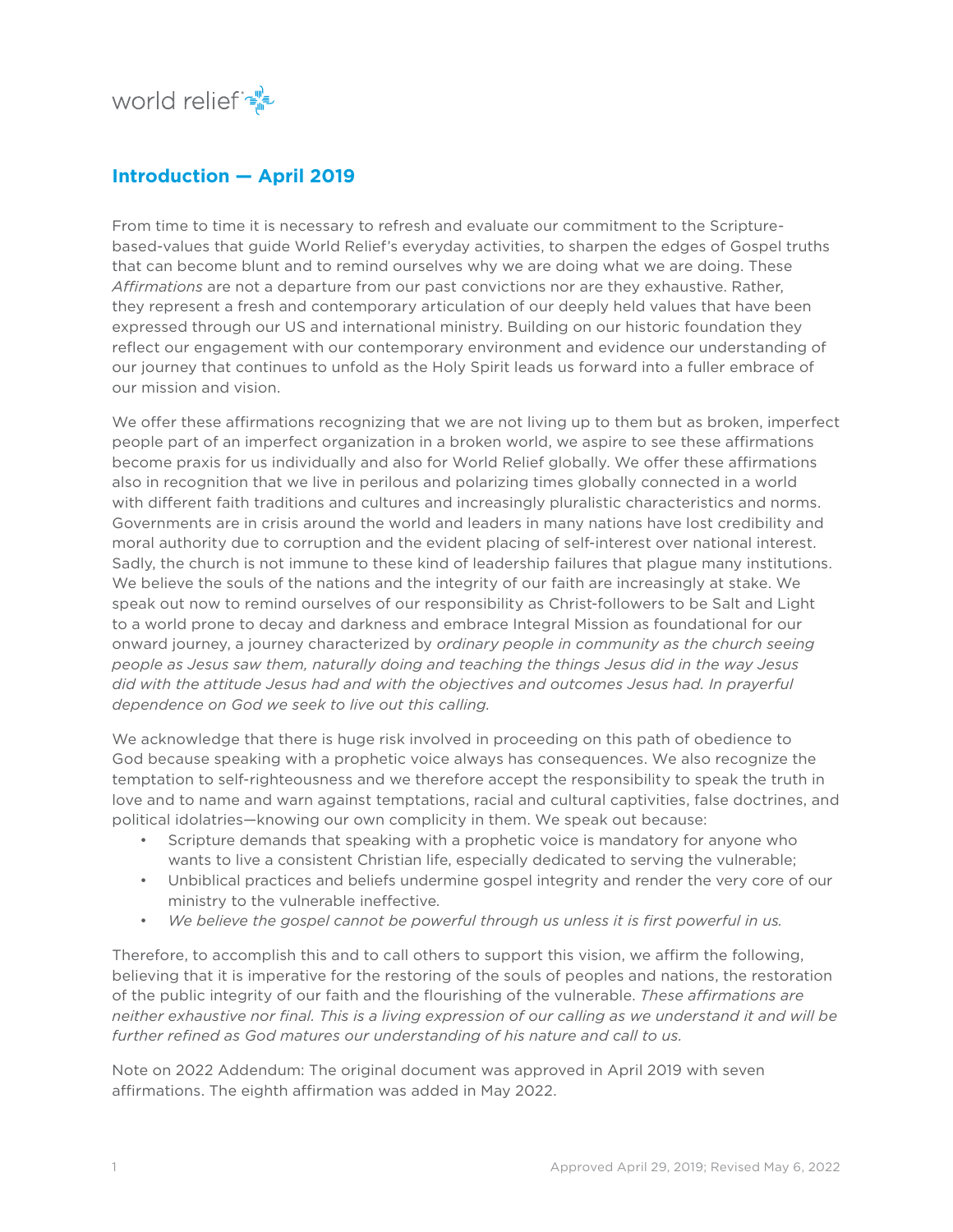### <span id="page-3-0"></span>**AFFIRMATION I: Our Christian Faith — the Center of our Identity**

WE AFFIRM THAT our Christian faith is at the center of our identity, motive and manner of being, and that it is God's redemptive work through Christ that brings us first to be at peace with Him and then at peace with ourselves and others. With humility, yet without apology we embrace the unique claims of Christ when He said, *"I am the Way, the Truth and the Life. No one can come to the Father except through Me."* (John 14:6.) We affirm that the gospel is not limited to personal conversion to Christ which is essential, but also includes social transformation and involvement as taught by Jesus in Luke 4:18-21. We are respectful when unconditionally and without discrimination working with people from various religions, cultures, and backgrounds but not at the expense of our relationship with the living God or witness to the transformation that only Christ can bring. And while we reject the abuse of power by proclaiming the Gospel from a position of power when serving the vulnerable as categorically wrong and unethical, we pray that at some point in their journey all will personally experience the fullness of Christ's unconditional and transformational love.

Our approach to development is viewed and implemented through the lens of our faith as understood through the Bible, God's word, which is our guide in the areas of faith and conduct. We joyfully stand upon Christ's promise when He said, *"I am the vine, you are the branches. Those who remain in me, and I in them, will produce much fruit. For apart from me you can do nothing."*  (John 15:5)

## **AFFIRMATION II: Created in God's Image (Imago Dei)**

WE AFFIRM that every human being is created in the image and likeness of God: *Then God said, 'Let us make mankind [human beings] in our image, in our likeness . . . So God created mankind [human beings] in his own image, in the image of God (Imago Dei) he created them; male and female he created them (Genesis 1:26-27.)* Neither gender can image God independent of the other nor express the fullness of God's nature, which is best discovered in male and female living, loving and leading together. While holding to our convictions rooted in historic Christian doctrine, we affirm the dignity and rights of all people as made in the image of God and as objects of his grace and mercy. This image and likeness, the *Imago Dei,* confers a divinely decreed dignity, worth, and God-given equality to all, including the elderly, the infirmed, the unborn, the marginalized and the oppressed and is unconditional of sexual orientation or gender identification. We acknowledge entrenched systems of economic, racial and ethnic discrimination that is prevalent not only in the USA but in the regions where World Relief works and the resulting generational pain and injustice and militates against the biblical teaching of the *Imago Dei*.

We affirm that in Christ, there is to be no oppression or discrimination based on race, gender, religious identity, or class (Galatians 3:28) and are therefore committed to honoring, loving and serving people around the world regardless of sexual identity, sexual orientation, beliefs about gender roles or any other factor. When we fail to overcome these oppressive obstacles, fail to recognize the interconnectedness of these discriminatory practices and even perpetuate them, we have failed in our vocation to the world – to proclaim and live the reconciling gospel of Christ. Therefore our commitment to this doctrine of the *Imago Dei*, compels us to acknowledge that:

1. Every life reflects the Imago Dei and matters to God and therefore to us. With David we affirm that God *"created my inmost being; you knit me together in my mother's womb. I praise you because I am fearfully and wonderfully made; . . . My frame was not hidden from*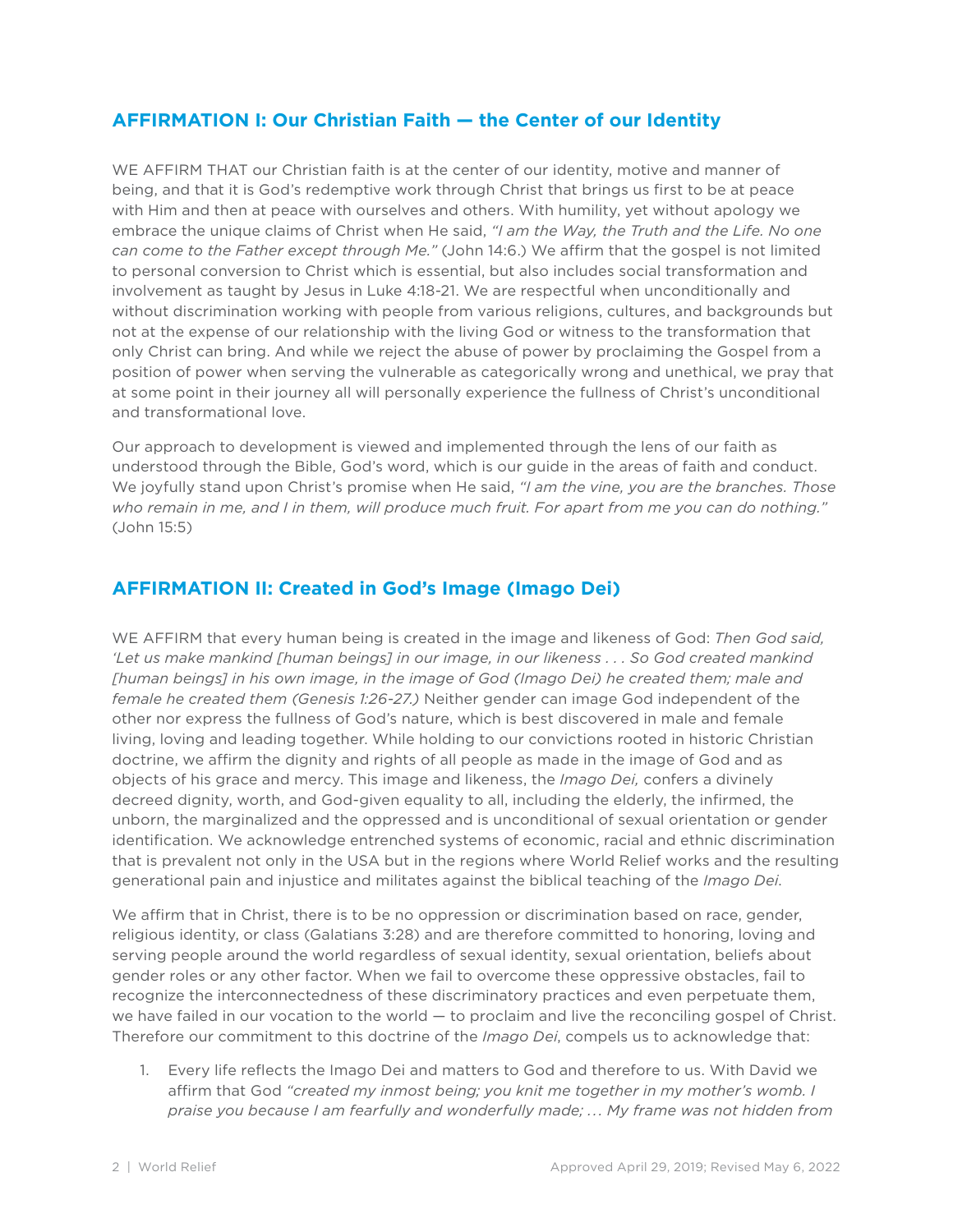*you when I was made in the secret place . . . Your eyes saw my unformed body; all the days ordained for me were written in your book before one of them came to be"* (Psalm 139:13-16.) Therefore, our implementation strategies reflect our desire to value life from conception to the grave whether it is through maternal health interventions, economic empowerment, Peace Building activities or any other intervention.

- 2. *Racial bigotry and ethnocentrism* expressed through racism as well as any form of nationalism that becomes a substitute for our ultimate loyalty to Christ and His Kingdom, is a brutal denial of the image of God and therefore we reject race or racial categories used to deny people their dignity and worth. In the face of bigotry, silence is complicity and any doctrines or political strategies that use racist resentments, fears, or such language must be named as public sin. Racial and ethnic bigotry must be antithetical for those belonging to the body of Christ and hold that all are created in the image of God because it denies the truth of the gospel we profess and is a preamble to serious discrimination against the vulnerable and can even lead to genocides. We want to participate with the Holy Spirit as He builds here on earth a people that will be resembled in heaven in the future described by John the apostle, *After this I looked, and there before me was a great multitude that no one could count, from every nation, tribe, people and language, standing before the throne and before the Lamb. They were wearing white robes and were holding palm branches in their hands.* (Revelation 7:9).
- 3. Our embrace of the Imago Dei necessitates that we proactively pursue *gender equality* in our organization and all aspects of our work. We reject the idols of *male superiority and sexism* embraced by the cultures of the countries we work as well as in the USA as irreconcilable for followers of Christ. We grieve *misogyny, mistreatment, violent abuse, sexual harassment, and assault of women* that is prevalent locally and globally in our culture and politics, even, in our churches. We lament when such practices seem publicly ignored, and thus privately condoned, by those in high positions of leadership, especially those in pastoral authority. *We stand for the respect, protection, and affirmation of women in our, communities, churches, politics, workplaces, and families* because of our commitment to the doctrine of the Imago Dei. We support the courageous truth-telling voices of women, and are willing to speak out and confess sexism as a sin, requiring our repentance, resistance and corrective actions including wherever World Relief works.

#### <span id="page-4-0"></span>**AFFIRMATION III: Addressing Poverty and Greed**

WE AFFIRM THAT How we treat the hungry, the thirsty, the naked, the stranger, the sick, and the prisoner is how we treat Christ himself. (Matthew 25: 31-46) *"Truly I tell you, just as you did it to one of the least of these who are members of my family, you did it to me."* Proverbs 21:13 teaches us that there is a direct relationship between how we treat the poor and our own welfare as a community and as individuals, *"Those who shut their ears to the cries of the poor will be ignored in their own time of need."*

Therefore, while we affirm that work is a vocation and that the laborer is worthy of his labor (I Tim 5:17-18) as well as that wealth is given to be shared generously and can be a means for "storing up treasures in heaven" (I Tim 6:17-19), we reject greed, and an inordinate desire for material wealth or gain, causing one to ignore the realm of the spiritual and at the cost of others. Jesus addressed people about greed who had very few possessions and it is therefore incumbent upon us to also address this sin that hides itself so well in our affluent societies. Greed is natural to our hearts;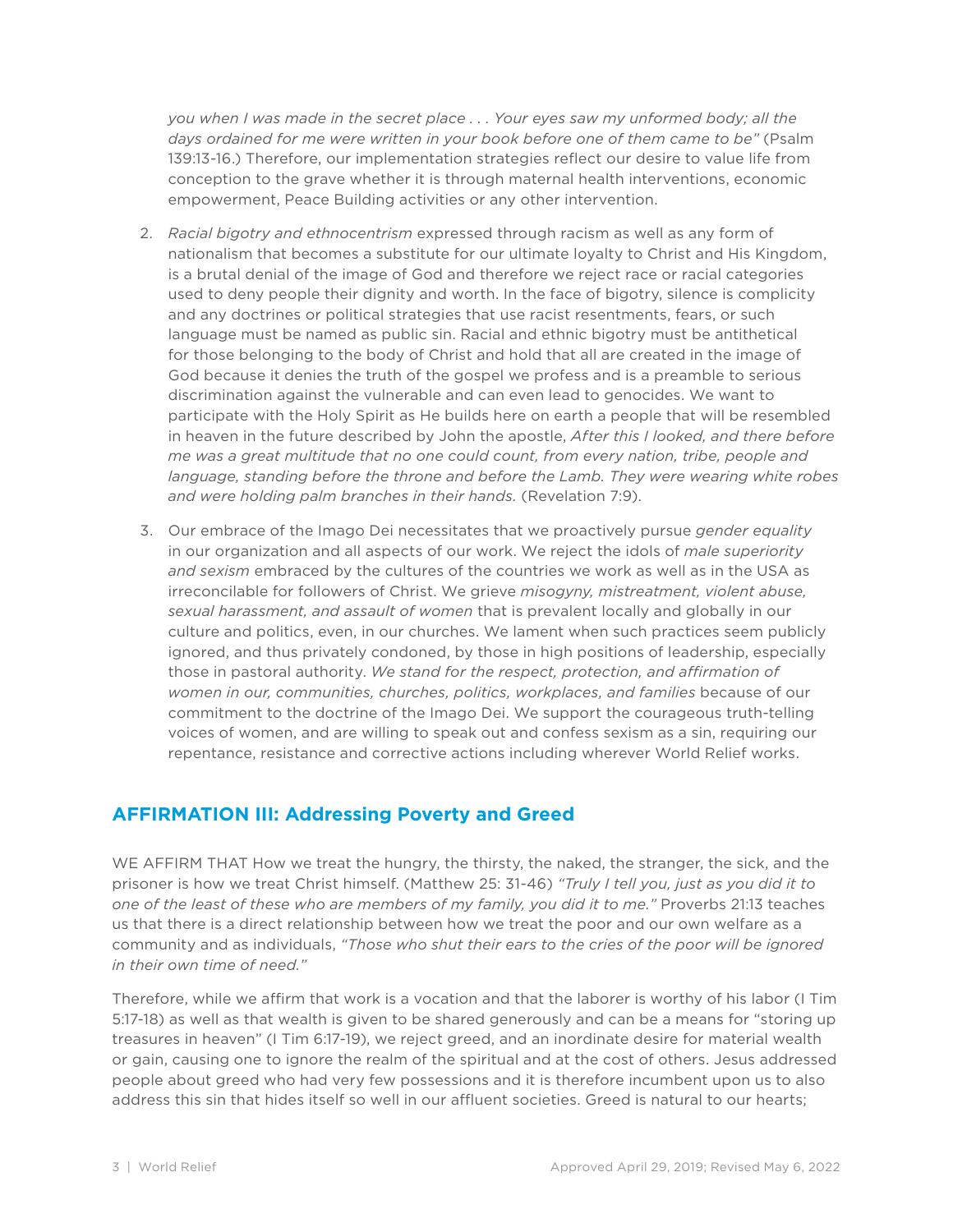generosity is God's heart. Jesus calls us to generosity and we are committed to heed his call and follow his example who *"though he was rich, yet for your sake he became poor, so that you through his poverty might become rich."* (2 Corinthians 8:9)

We further recognize the entire system of poverty and acknowledge the network of individual, spiritual, structural and relational barriers that can keep communities trapped in poverty. From our organizational competency areas, our efforts at advocacy and empowerment address both immediate needs and the long-term systemic causes of these problems as God calls us to protect and seek justice for those who are poor and vulnerable, especially women and children.

We embrace the truth that those who happen to have a position of privilege in society must steward that power for the common good and the advancement of the Kingdom.

## <span id="page-5-0"></span>**AFFIRMATION IV: Solidarity with The Stranger/Vulnerable**

WE AFFIRM THAT Our treatment of people who are oppressed, strangers, outsiders, or otherwise considered marginal and displaced, also called the vulnerable, is a test of our obedience to God, who declared and demonstrated His love and concern for these very people. Our proclamation of the lordship of Jesus Christ is at stake in our solidarity with the most vulnerable. Therefore, we do not accept the neglect of the well-being of under-resourced families and children and are committed to alleviate the plight of the most vulnerable globally especially the displaced.

While we share a patriotic love for our countries, we reject *xenophobic, ethnic nationalism or national identity that excludes or minimizes the stranger and the foreign born.* We reject it because it promotes the fallacy of any ethnic, cultural, gender or national group's self-sufficiency, and promotes loyalty to and the self-interest of one's group as an end in itself. That loyalty is intended for Jesus alone, who calls us to love our neighbor as well as our enemies, and not only "our own" and to live out the fruit of the Spirit under all circumstances and to all individuals. As Christ followers, we are commanded to show charity and hospitality to strangers and sojourners without discrimination and to care for the distraught and downtrodden. As Christians we have a special mandate to engage with the refugee crisis. Consequently, World Relief stands in solidarity with the stranger and the foreign-born and confess, *"Our citizenship is in heaven. And we eagerly await a Savior from there, the Lord Jesus Christ."* (Philippians 3:20)

We grieve and strongly deplore the growing levels of conflict, exploitation and violence that impoverish, displace, and increase the vulnerability of populations around the world, and attacks on, abuse, exploitation, or neglect of immigrants and refugees. We are grieved that they are being made into cultural and political targets, and often exploited for political and financial expediency without real long-term interest or care for the people that are suffering in situations that continue to deteriorate rather than improve after the "media moment" is over. We believe that God makes the treatment of the "strangers" among us a test of faith (Leviticus 19:33-34) and that it is part of our prophetic calling to remind churches of this. Therefore, we will especially focus our work where marginalized individuals are being victimized, lend our Christian conscience to their cause and choose our church partners accordingly.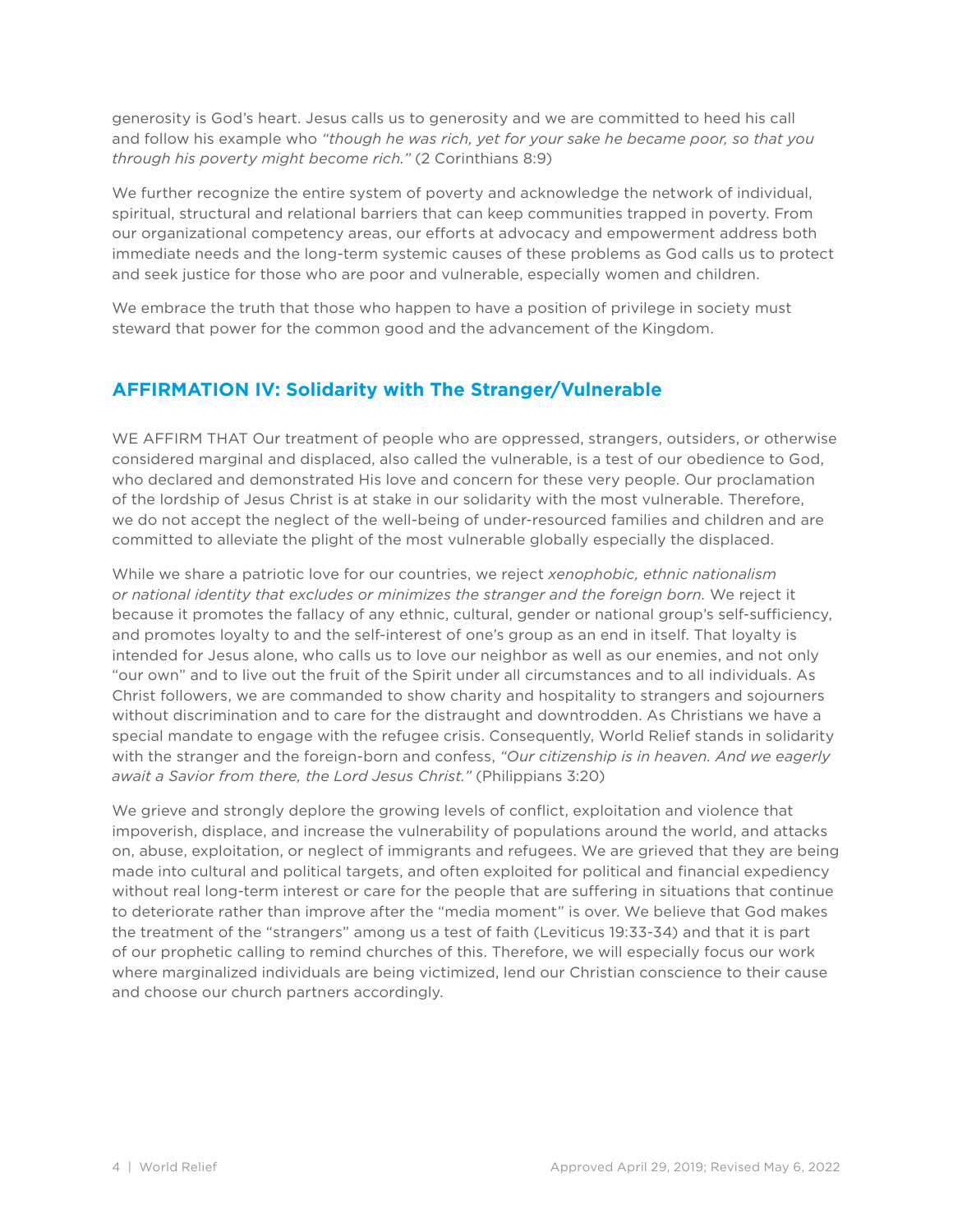## <span id="page-6-0"></span>**AFFIRMATION V: The Church**

WE AFFIRM THAT the local church has been called to serve with the poor and oppressed an this commitment is central to Christian discipleship, to which 2,000 verses in the Bible attest and is central to restoring shalom to the community — physical, emotional, relational and spiritual. Therefor we recognize and respect the local church — the local fellowship of believers as manifested in the communities we work. Our work strengthens these local fellowship in its desire to be faithful to this calling and we are strengthened by our interaction with the local churches. Where there is no church, we work to represent the global church in a faithful manner, pushing the darkness back. We will continue to tirelessly work for unity within the Body of Christ. Unity within the church is not an option but an imperative, the very thing that Jesus prayed for in John 17:21-22: *"I pray also for those who will believe in me through their message, that all of them may be one, Father, just as you are in me and I am in you."* We also recognize the power dynamics that are at play when global north organizations engage with churches and organizations in the global south and therefore we enter as guests, co-labor as partners and by God's grace continue as friends.

## <span id="page-6-1"></span>**AFFIRMATION VI: Speaking the Truth**

WE AFFIRM that truth is morally central to our personal and public lives. Truth-telling is central to the prophetic biblical tradition, and includes speaking the Word of God into societies and speaking the truth to power. The foundational confession of World Relief's Integral approach is that Jesus is LORD of all and we honor that through our deep commitment to the seamless integration of the proclamation and the demonstration of the gospel. It was central for the early church and needs to again become central to us. If Jesus is Lord, then Caesar was not — nor any other political ruler since. If Jesus is Lord, no other authority is absolute. Jesus Christ, and the kingdom of God he announced, is the Christian's first loyalty, above all others. We pray, "Thy kingdom come, thy will be done, on earth as it is in heaven" (Matthew 6:10). Our faith is personal but never private, meant not only for heaven but for this earth Falsehood can enslave us, but Jesus promises, *"You will know the truth, and the truth will set you free."* (John 8:32) The search and respect for truth is crucial to anyone who follows Christ as well as to speak truth into situations where corruption and dishonesty are manifested. Jesus is the light in our darkness. *"I am the light of the world. Whoever follows me will not walk in darkness, but will have the light of life."* (John 8:12) We want His light to shine on us as well as shine through us.

Therefore, we respectfully speak the truth in love at all times, balancing the tension between the command to honor those in authority whether in the USA or in the countries where we work (Romans 13:1-3) and to also speak for those whose voices are suppressed. This means that at times we must prophetically address corruption that harms the lives of others and the Kingdom, especially the oppressed and displaced. This we do with the willingness to suffer the consequences that may follow and at times remain silent cognitive of the fact that speaking into a situation as outsiders into a foreign culture may do more harm than good.

We also tell our story with integrity because how we tell the story of our work, and what we choose to say, is a sacred trust between World Relief and the churches, communities, peers, donors, and the poor who work together with us. What we say about the work to all parties will be true and transparent, demonstrating the complexity of poverty alleviation, and give credit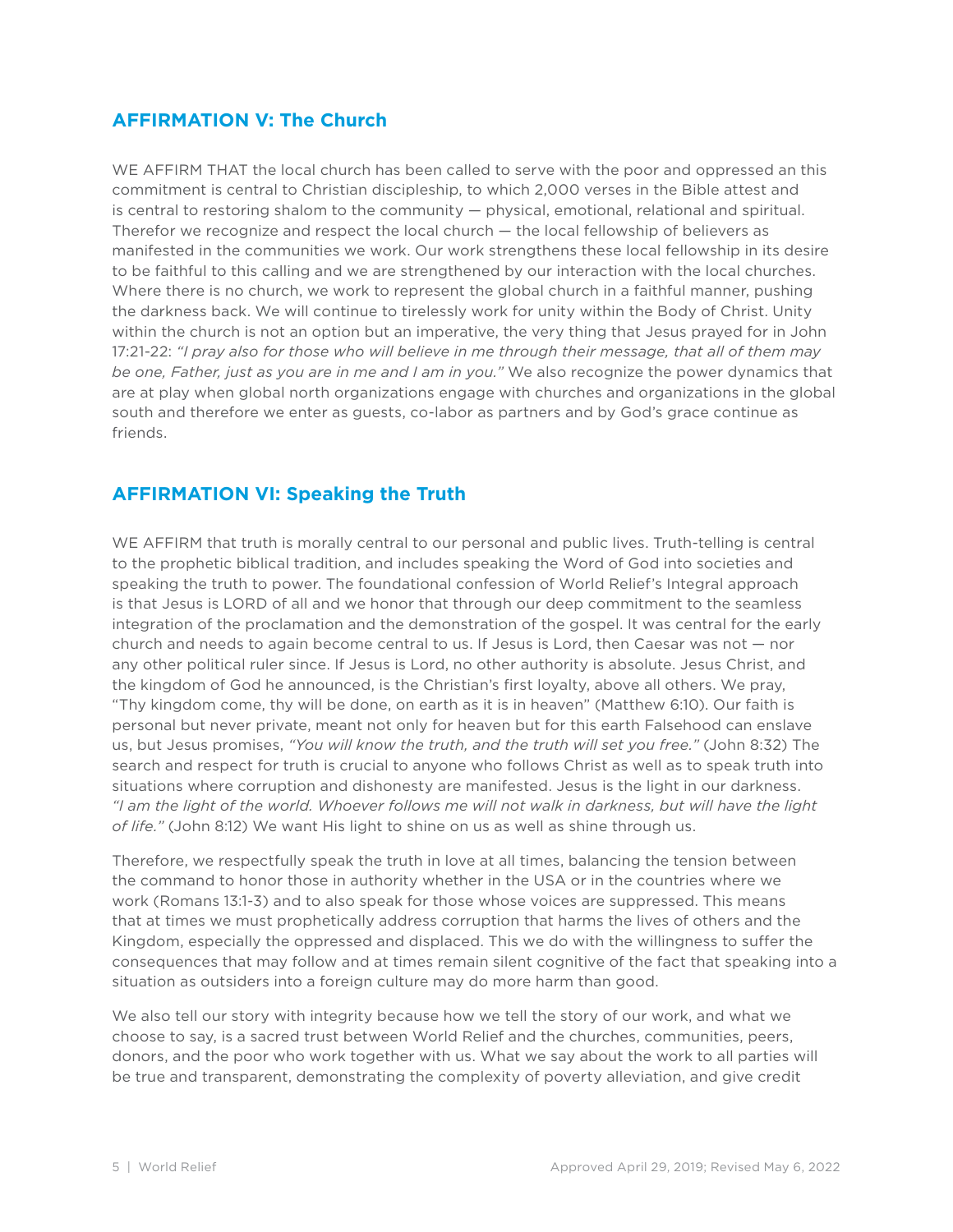everywhere credit is due. What we communicate will honor the view and the voice of those we serve, and will reflect humility and a teachable heart by sharing even hard lessons learned.

### <span id="page-7-0"></span>**AFFIRMATION VII: Creation Care**

WE AFFIRM that *"the earth is the Lord's, and everything in it, the world, and all who live in it"* (Psalm 24:1) and therefore our biblical mandate to be stewards of the earth's resources, toward genuine global development that brings human flourishing for all creation. Global poverty, environmental damage, violent conflict, weapons of mass destruction and deadly diseases in some places ultimately affect all places. From the very beginning, caring for the earth that God created has been a fundamental part of our role as humans when, "The Lord God took the man and put him in the Garden of Eden to work it and take care of it." (Genesis 2:15) God also expect us to exercise environmental stewardship, warning us that, "if you defile the land, it will vomit you out…" (Leviticus 18:26, 28) and warned strongly against polluting the earth (Numbers 35:33-34). Preservation of trees are also directly addressed and encouraged (Deuteronomy 20:19).

Environmental stewardship is also a justice issue because the poorest people in the world are the most impacted by environmental neglect. When the rain does not come, people starve. When soil erodes, families go hungry. When water gets polluted, children get intestinal disease. When all the trees are cut, women and children walk hours for firewood. When the land is deforested, watersheds no longer function, causing rivers and streams to dry up. When the rain does come, deadly landslides ensue. Preserving and sustainably using those assets, so as not to further degrade those ecosystems — serving creation as a steward — becomes central to serving these people particularly of those who gain their sustenance through agriculture or other vocations that directly depend on good stewardship of the earth's natural resources.

As Christ followers we are committed to do our part whether it is establishing recycling programs in our offices or speaking prophetically into this domain, to encourage wise political leadership to deal with this. We will proactively build processes into our programs that reflect our commitment to environmental stewardship and the well-being of all populations and specifically the vulnerable.

## <span id="page-7-1"></span>**AFFIRMATION VIII: Human Sexuality**

World Relief derives its vision of Christian faith and practice from the Bible. Our understanding of human sexuality flows from the convictions that we are created in God's image, we are invited to share in God's love, our bodily existence is a blessing, and our sexuality is intended as a wonderful gift.

We believe that marriage is a sacred, God-ordained covenant between a man and a woman. We affirm that sex is exclusively intended for marriage as an expression of love and as the means to create new life. Scripture also describes faithful singleness as honorable to God. The divine gift human sexuality is woven into our being and can be upheld by fidelity in marriage, chastity outside of marriage, and friendship in community.

We ask all our staff to live out their faith in all areas of life. We believe a robust commitment to Christian living includes human sexuality as expressed in this biblical framework. We acknowledge that we are all in a different place in our spiritual journey. Hence, we expect employees to be respectful of co-workers on their respective journey as followers of Jesus showing kindness,